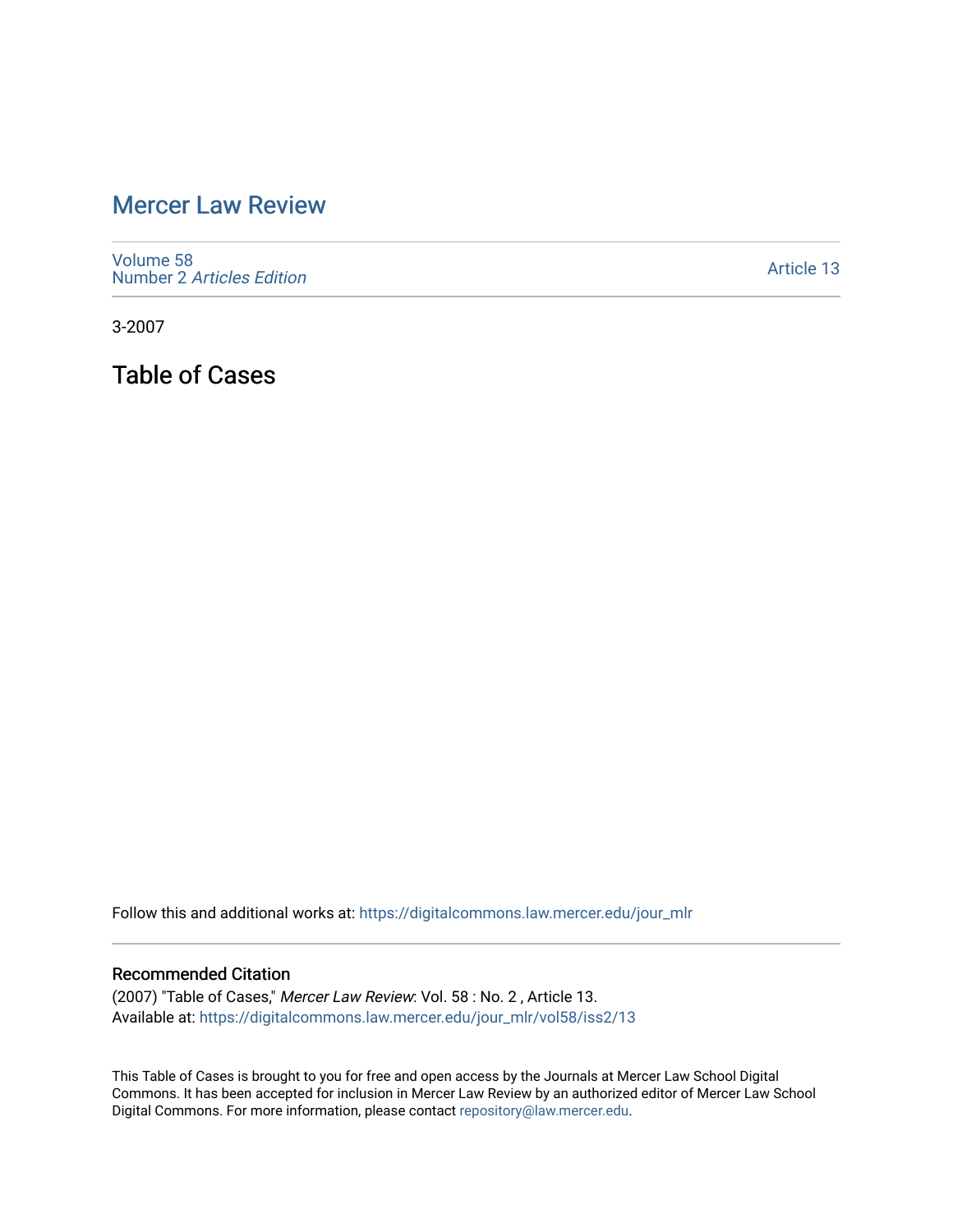#### **Table of Cases**

Arizona v. Evans, 784, **789** Arizona v. Fulminante, **771, 774** Arkansas Department of Health **&** Human Services v. Ahlborn, **799** Armstrong v. Davis, 734 Boy Scouts of America v. Dale, **825, 829** Boyd v. United States, **782, 795** Brady v. Maryland, **688, 702** Brown v. Board of Education, **660** Bruton v. United States, **689** Burnham v. Superior Court of California, **725** Burris v. Parke, **706** California v. Trombetta, **688** Chae Chan Ping v. United States, **662** Chapman v. California, **770** Chinese Exclusion Cases, **650, 662** Clark v. State, 724 Crawford v. Washington, **569** Davis v. Alaska, **689** Davis v. Washington, **569** Doe v. Austin, **728** Downes v. Bidwell, 654 Dred Scott v. Sandford, 649 Duncan v. Louisiana, **550** Elk v. Wilkins, 650, 652 Ex parte Milligan, 745 Ex parte Quirin, 746, 748, 751 Faretta v. California, 768 Fasulo v. Arafeh, 730 Flanagan v. United States, 770, 776 Fuentes v. Shevin, 733 Furman v. Georgia, 526 Gideon v. Wainwright, 767, 772 Giglio v. United States, 688 Gregg v. Georgia, 526 Griffin v. California, 771 Hamdan v. Rumsfeld, 741 Hamdi v. Rumsfeld, 749, 758, 761 Hammon v. Indiana, **598** Heichelbech v. Evans, 724 Heller v. Doe, 729 Houghton v. Department of Health, 804, 809 Hudson v. Michigan, 779

Hurley v. Irish-American Gay, Lesbian & Bisexual Group of Boston, 823 *In re* Gault, 532, **566** *In re* Harhut, 727, 739 *In re* Oliver, 546 *In re* Winship, 566 *In re* Yamashita, 749 In the Interest of M.S., **533** Insular Cases, 650 Johnson v. Zerbst, 766 Kent v. United States, 532 King v. Brasier, 614 King v. Dingler, 576 King v. Flemming & Windham, 574 King v. Paine, 575 King v. Woodcock, 576 Lee v. Illinois, 689 Lily v. Virginia, 624 Lone Wolf v. Hitchcock, 650 Lynch v. Baxley, 733 Madsen v. Kinsella, 747 Mapp v. Ohio, 783, 789, 796 Martin v. City of Rochester, 806, 809, 813 Mathews v. Eldridge, 720, 735 McKeiver v. Pennsylvania, 567 Miami Herald Publishing Co. v. Tornillo, 823 Miller v. Pate, 688 Mooney v. Holohan, 688 Morris v. Slappy, 767 Moulton v. United States, 688 Mullane v. Central Hanover Bank & Trust, 732 Nardone v. United States, 783 Neder v. United States, 772 Nix v. Williams, 786 O'Connor v. Donaldson, 719 Olden v. Kentucky, 689 Olmstead v. L.C., 714 Pacific Gas & Electric Co. v. Public Utility Commission of California, 824 Parham v. J.R., 721 Pennsylvania Board of Probation & Parole v. Scott, 784, 789

 $\sim$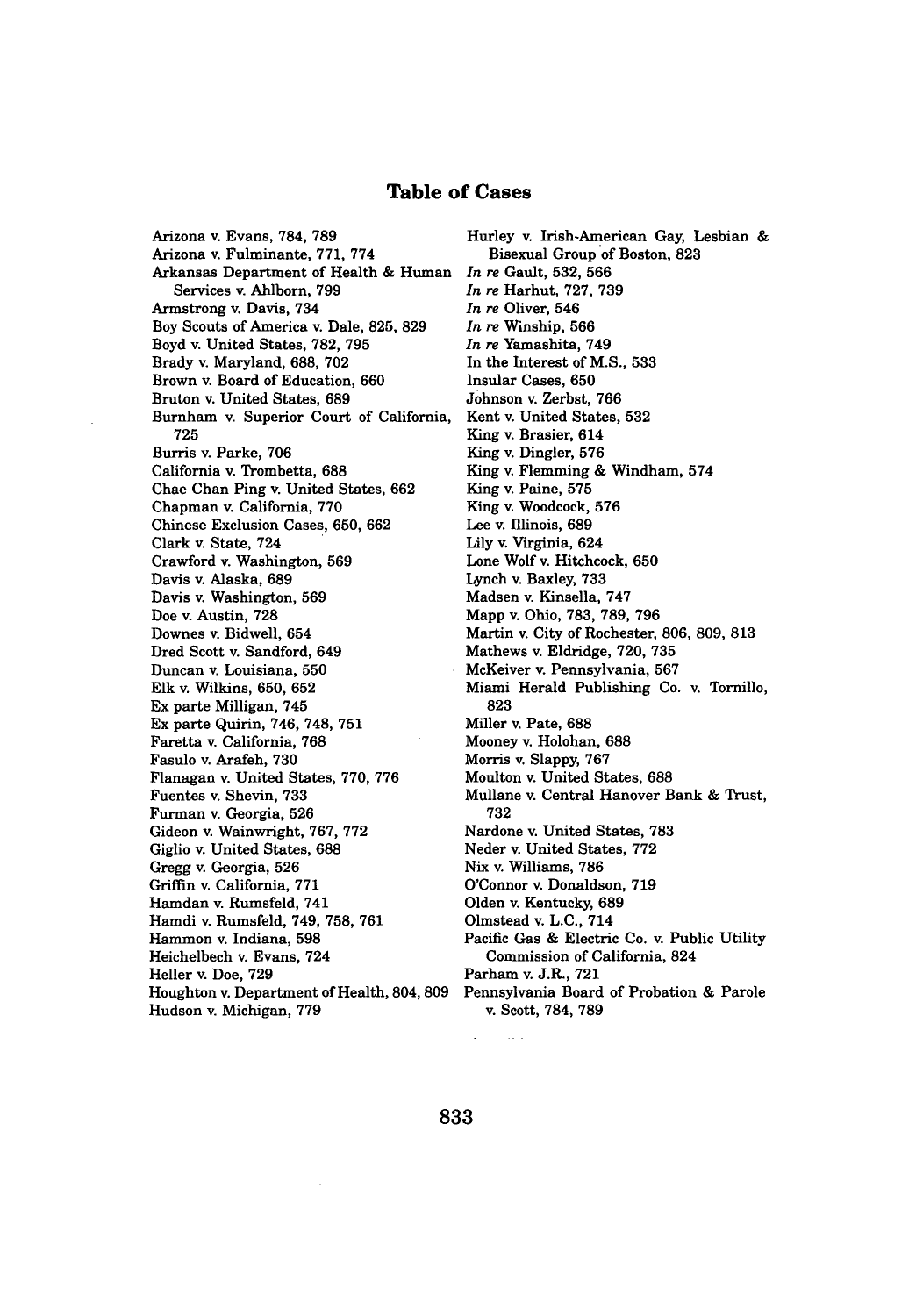People v. Stevens, 787, 789 Plessy v. Ferguson, 649 Rasul v. Bush, 750, 760 Roberts v. United States Jaycees, 824 Rumsfeld v. Forum for Academic & Institutional Rights, Inc., 815 Scott v. Sandford, 658 Secretary of Public Welfare v. Institutionalized Juveniles, 722 Silverthorne Lumber Co. v. United States, 782 Spence v. Washington, 820 Strickland v. Washington, 763, 773 Strickler v. Commonwealth, 704 Texas v. Johnson, 821, 830 Thompson v. Trevanion, 602 United States v. Calandra, 784, 789 United States v. Ceccolini, 785, 790, 795 United States v. Cronic, 537 United States v. Dice, 788 United States v. Gonzalez-Lopez, 763 United States v. Kagama, 650 United States v. Leon, 786, 784, 789 United States v. Napue, 688 United States v. O'Brien, 821 United States v. Ritchie, 653 Vitek v. Jones, 723 Weeks v. United States, 782, 787, 789, 796 West Virginia State Board of Education v. Barnette, 822 Wheat v. United States, 768, 777 White v. Illinois, 624, 633 Whiteley v. Warden, 783, 789 Williams v. Taylor, 669, 695 Wilson v. Arkansas, 781 Wilson v. State, 803, 808 Wong Sun v. United States, **785** Wooley v. Maynard, **823** Wyatt v. King, **731** Youngberg **v.** Romeo, **713**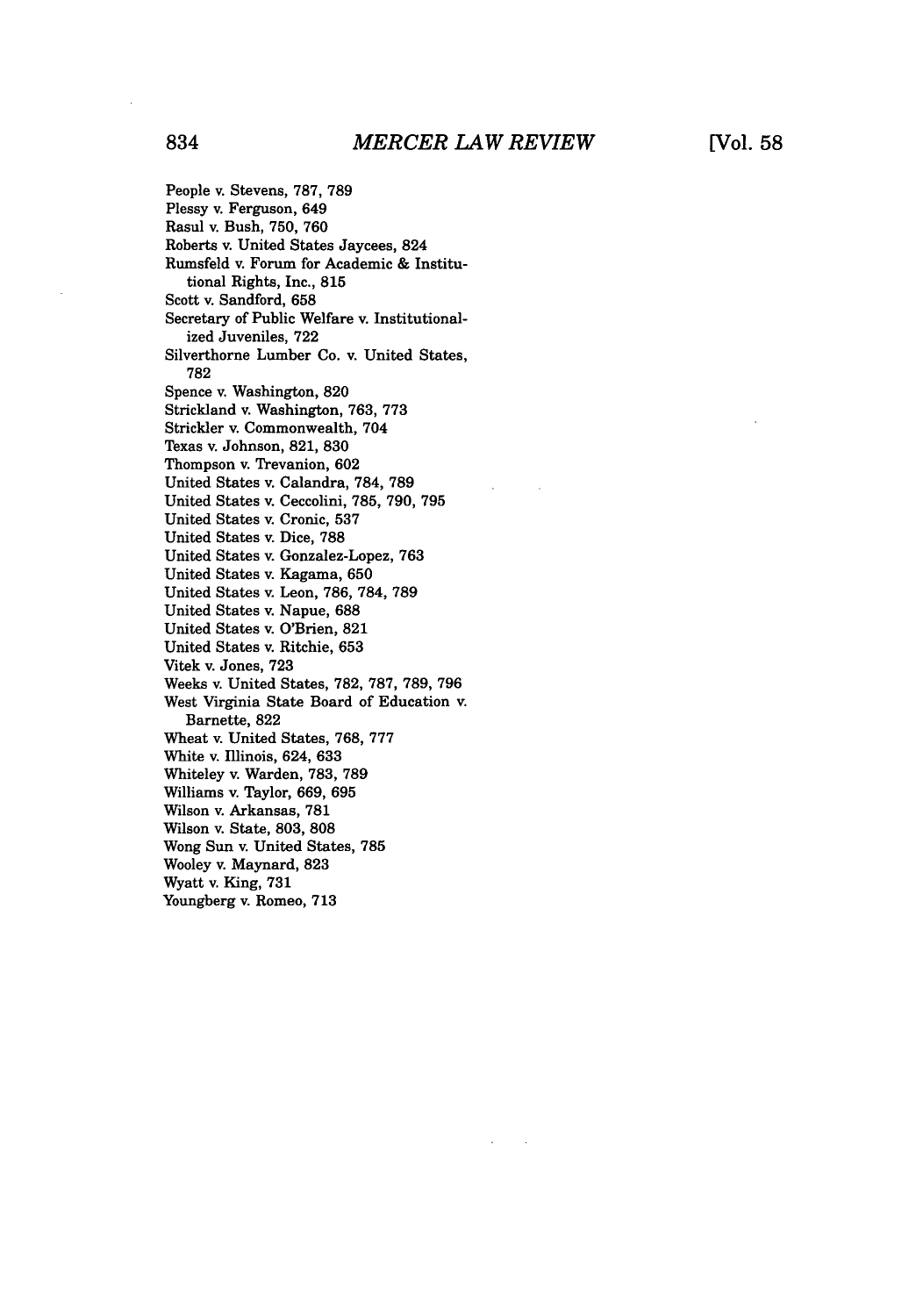## The

### Walter F. George School of Law

### And

Mercer Law Review

*present*

## Using Metaphor in Legal Analysis and Communication

November **10, 2006**

Walter F. George School of Law Mercer University Macon, Georgia